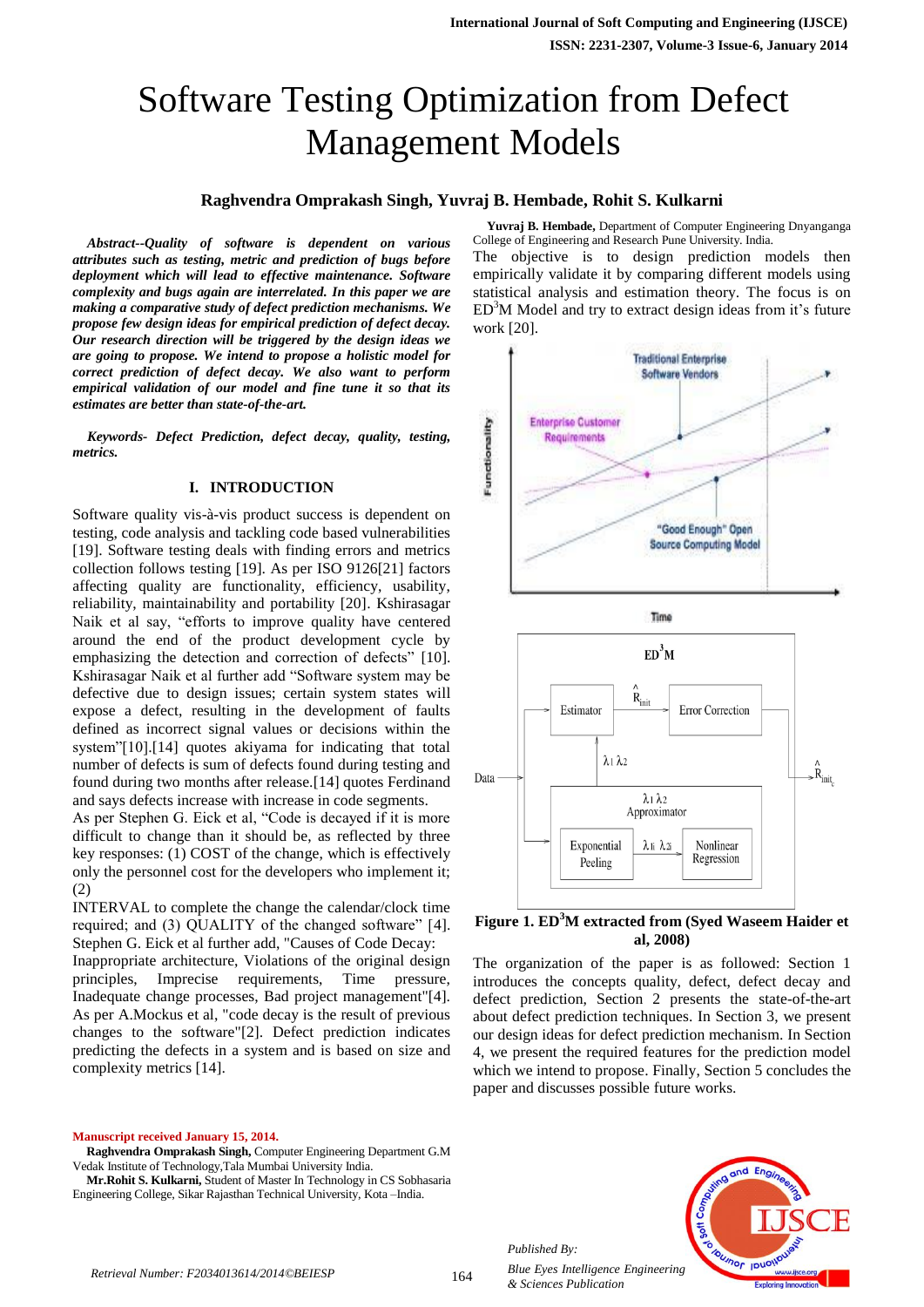#### **II. STATE OF THE ART**

Most of the defect prediction schemes use reliability, probability and Bayesian schemes. The approach to defect handling is through defect prediction, failure estimation, defect count and defect density. Statistical models, size and complexity are also used for defect prediction. In [20] "the focus is on characterizing the status of the software testing effort using a single key metric: the estimated number of defects in a software product. The availability of this estimate allows a test manager to improve his planning, monitoring, and controlling activities; this provides a more efficient testing process". Features of  $ED<sup>3</sup>M<sup>1</sup>$ : Estimation of Defects based on Defect Decay Model (ED3M) takes defect count, an almost ubiquitous input, as the only data required to compute the estimates (historical data are not required).Second, the user should not be required to provide any initial values for internal parameters or expert knowledge; this results in a fully automated approach. Third, the technique should be flexible; it should be able to produce estimates based on defect data reported in execution time or calendar time. The only input is the defect data; the ED3M approach is fully automated. Issues mentioned in  $ED<sup>3</sup>M$ : there are defect prediction issues that are not addressed by it. For example, system test managers would benefit from obtaining a prediction of the defects to be found in ST well before the testing begins, ideally in the requirements or design phase. This could be used to improve the plan for developing the test cases. The  $ED<sup>3</sup>M$  approach, which requires test defect data as the input, cannot be used for this. Alternate approaches which rely on different input data (e.g., historical project data and expert knowledge) could be selected to accomplish this. However, in general, these data are not available at most companies. A second issue is that test managers may prefer to obtain the predictions for the number of defects on a feature-by-feature basis, rather than for the whole system. Although the ED3M approach could be used for this, the number of sample points for each feature may be too small to allow for accurate predictions. As before, additional information could be used to achieve such estimations, but this is beyond the scope of this paper. Third, the performance of the  $ED<sup>3</sup>M$ approach is affected when the data diverge from the underlying assumption of an exponential decay behavior. However, the results indicate the estimations are still useful under these conditions. Our approach takes guidance from this previous work, but is notably different by suggesting new prediction models and by using an information theoretic approach to measure the effectiveness of such models.<sup>1</sup>

Overview of  $ED<sup>3</sup>M$ : "The only input to the  $ED<sup>3</sup>M$  model is the set of data observations; no additional a priori knowledge is required. The data contains the number of defects removed from the software under test; the data may be sampled using any given fixed period of time (e.g., daily, weekly, bi-weekly, etc.). The output of the  $ED<sup>3</sup>M$  model is an estimate of the total number of defects in the software, Rinitc . As additional data become available, the estimate

may be recalculated. The ED3M model has three main components: the Estimator, the λ1 λ2 Approximator, and the Error Correctionblock (refer to Fig. 1). The Estimator component is responsible for calculating an estimate of the total number of defects in the product. It requires the data observations and initial values for two constants, λ1 and λ2, as inputs.

The two constants are generated by the  $\lambda$ 1  $\lambda$ 2 Approximator. The estimator is based on an existing model for the software test process called the Defect Decay Model (DDM); this component calculates and outputs the estimate, ^Rinit. The λ1 λ2 Approximator component is responsible for finding two constants,  $\lambda$ 1 and  $\lambda$ 2; these are the rate and scale parameters for the defect curve over time. The inputs are the data observations. Two existing techniques are applied in this component: exponential peeling and nonlinear regression. The approximation approach is also based on the DDM for the software test process. This component calculates and outputs the values for λ1 and λ2.The Error Correction component is responsible for improving the estimate and, consequently, improving the convergence time for the  $ED<sup>3</sup>M$  model. The input is the estimate  $\Delta$ Rinit calculated by the Estimator component. The algorithm in this component calculates a mean growth factor using a history of previous estimates, where each growth factor value is the ratio of one estimate over a previous estimate. The mean growth factor is used to correct the current estimate; the corrected value is the output, ^Rinitc .The DDM [9] is a mathematical model capturing the dominant behavior of the system test phase. It is given by(1), where  $R(t)$  is the number of remaining errors at time t,  $R(t)$  is the error reduction velocity, and R(t) is the rate of change of error reduction velocity. The model parameters are viz.,  $w_f$ (the work force),  $s_c$  (the software complexity),  $\gamma$  (the overall quality of the test phase), and  $\zeta$  and  $\zeta$  are constants.

$$
-\frac{\zeta w_f}{s_c^b}R(t) - \xi \frac{1}{\gamma}\dot{R}(t) = s_c\ddot{R}(t). \tag{1}
$$

A solution of (1) where Rinit is the initial number of defects present in the software at time  $t \frac{1}{4}$  0 and the error reduction velocity  $R(t)$  is zero at t ¼ 0 has a double exponential form given by

$$
R(t) = R_{\text{init}} \left( \frac{\lambda_2}{\lambda_2 - \lambda_1} e^{-\lambda_1 t} - \frac{\lambda_1}{\lambda_2 - \lambda_1} e^{-\lambda_2 t} \right). \tag{2)''}.
$$

As quoted by Syed et al: "Padberg [6] proposed an algorithm to find maximum likelihood estimates for Hypergeometric Distribution Software Reliability Growth Model (HGDM) to predict the number of defects initially present in the software. Note that some of the symbols used to explain Padberg's approach may be the same as used earlier in this paper, but they represent different concepts here; the new definitions are provided. Padberg has shown that the growth quotient  $Q(m)$  of the likelihood function L(m) when greater than 1 indicates that the likelihood function is indeed increasing and provides maximum likelihood estimates:



 $\overline{a}$ 

Extracted from Syed Waseem Haider, Joa˜o W. Cangussu, Kendra M.L. Cooper and Ram Dantu,"Estimation of Defects Based on Defect Decay Model: ED3M",I EEE TRANSACTIONS ON SOFTWARE ENGINEERING, VOL. 34, NO. 3, MAY/JUNE 2008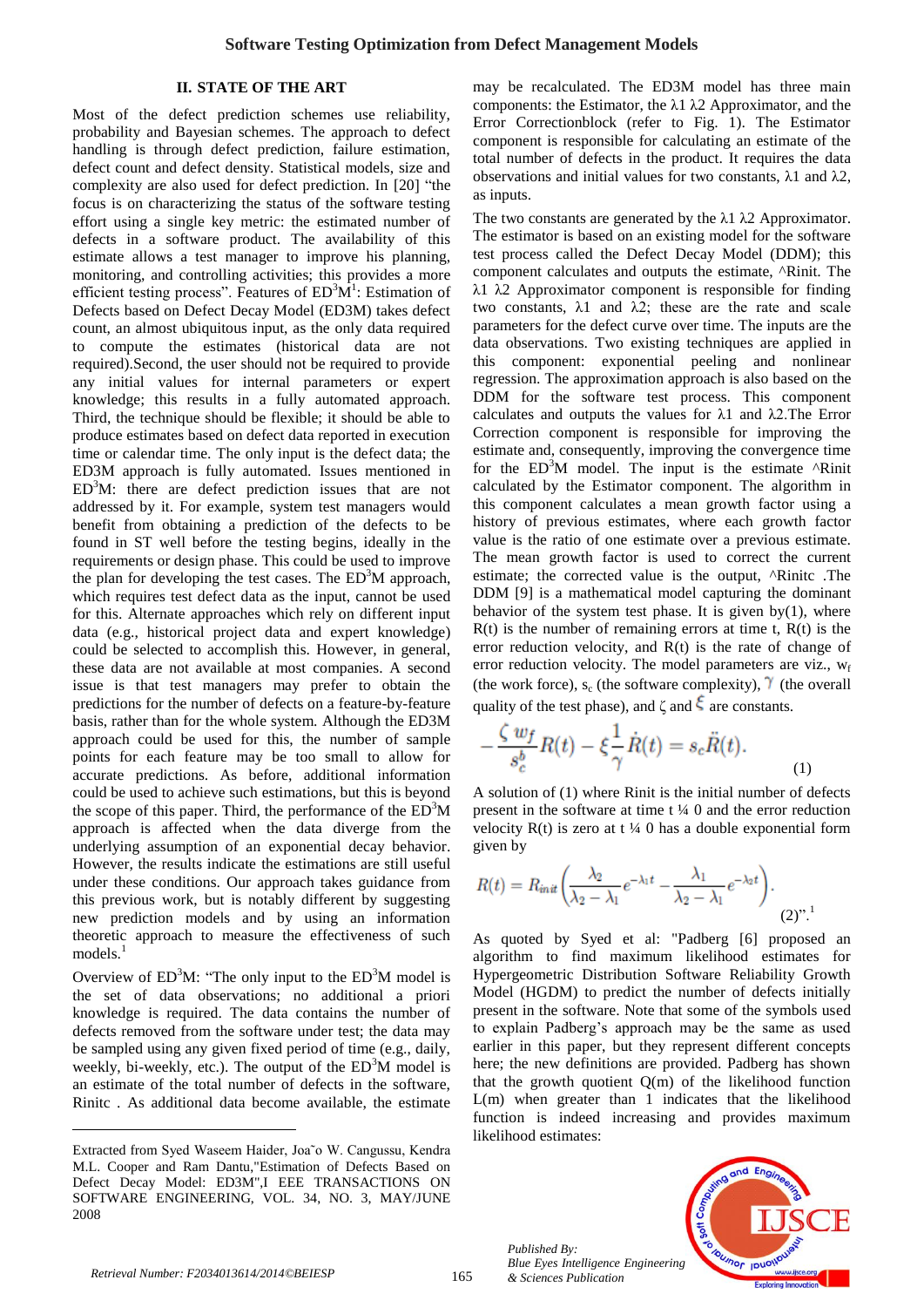$$
Q(m) = \frac{L(m)}{L(m-1)} = \frac{(m-w_1)\dots(m-w_n)}{m^{n-1}\cdot(m-c_n)}.
$$
\n(3).

As quoted in Syed et al: "The Gompertz curve model given by (4) is based on the S-shaped behavior. In general, a nonlinear regression using the Gauss-Newton method is used to estimate the three parameters Rinit, b, and k, which characterizes the Gompertz curve.

$$
G(t, \Theta) = R_{init}e^{-be^{-kt}}
$$
\n(4)

The use of SRGM based on the Gompertz curve can lead to accurate estimations of the number of defects. However, the results are heavily dependent on the initial values of the parameters used in the estimation. In real, ongoing projects where the actual number of defects is not known (i.e., in the absence of a reference point), it is very difficult to find the right initial values. In contrast,  $ED<sup>3</sup>M$  as pointed out is a turn-key solution that does not require any initial values."

| <b>Testing Type</b> | Defects<br>found per<br>hour |
|---------------------|------------------------------|
| Regular use         | 0.210                        |
| Black-box           | 0.282                        |
| White-box           | 0.322                        |
| Reading/Inspections | 1.057                        |

**Table 1. Defects found per testing approach extracted from (Grady 1992)**



**Figure 2. The six quality characteristics of a software extracted from (21).**

### **III. DEFECT PREDECTION DESIGN IDEAS**

Correctly predicting defects is still open-ended. Our objective is to improvise on  $ED<sup>3</sup>M$  model and show higher convergence with lower error rate. There are variations in convergence rate of  $ED<sup>3</sup>M$  which we want to stabilize. We also want to evolve techniques which exhaustively predict defects at the defect saturation phase. Also during initialization phase convergence rate improvement methodology we intend to design. We would like to propose a sturdy model with a balanced behavior irrespective of variation in parameters.



**Figure 3. Different activities in Program testing extracted from (10).**

| Case  | Convergence Time     |                      | <b>System Test</b> |
|-------|----------------------|----------------------|--------------------|
| Study | $\pm 20\%$ Tolerance | $\pm 30\%$ Tolerance | Accuracy           |
| #1    | 17%                  | 17%                  | 2.2%               |
| #2    | 25%                  | 16%                  | 5.8%               |
| #3    | 36%                  | 30%                  | 6%                 |
| #4    | 41.3%                | 38%                  | 7.2%               |
| # 5   | 34%                  | 34%                  | 6%                 |

**Table 2. ED<sup>3</sup>M Applied on case studies extracted from (Syed Waseem Haider et al,** 

**2008)**

*Published By:*